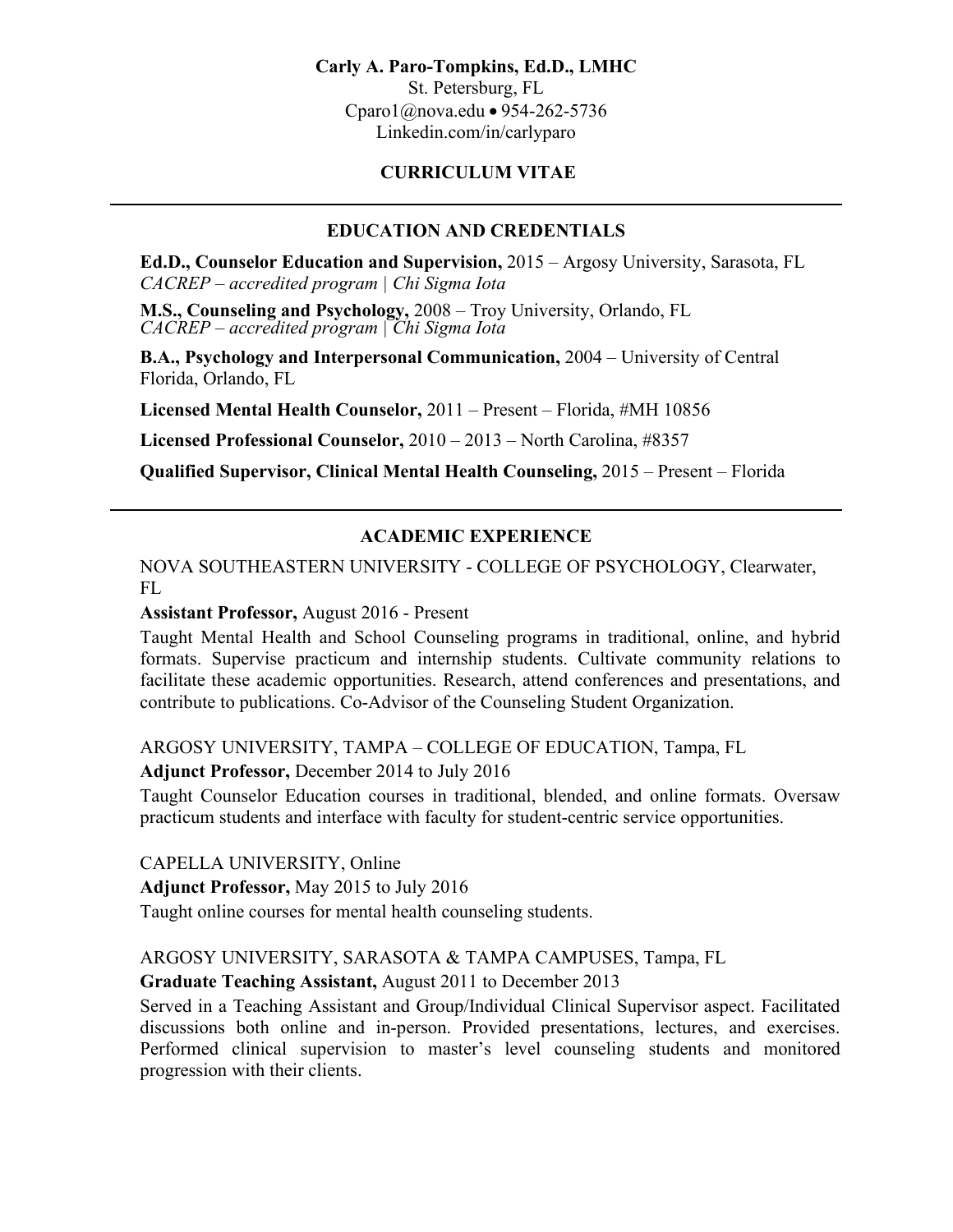#### **RESEARCH AND SCHOLARSHIP**

#### **Publications:**

- Thompson, I. A. & **Paro-Tompkins, C.** (in development). Chapter 7: Role and Identity Changes. in Thompson, I. A., Teixeira, V. B., & Thompson, E. S. (in development). *Working with women with peripartum depression: A strengths-based approach*. New York, NY: Routledge.
- Davis, E., & **Paro, C**. (2020). Preparing high school students with chronic illness for college transition: Lessons learned from college counselors. *Professional School Counseling*, 23 (1) 1-11.
- Davis, E., & **Paro, C.** (2018). College counselors' perceptions of working with freshmen with chronic illnesses*. Journal of College Counseling*, 23(1), 15-29.

#### **Non-Refereed Publications:**

- Paro-Tompkins, C. & Tompkins, J., (2021). Mason Jars, Suicide Loss, and Survival. Magazine article, Corduroy Road: Waves, 1, 106-109.
- Paro, C. (2017, November). Reflections on counseling in a politically intense climate. *Florida Association for Counselor Education and Supervision Newsletter.*

#### **Editorial Leadership:**

**Paro, C.** (2017-2018). *The Florida Association of Counselor Education and Supervision Newsletter.* (Series Editor). A quarterly publication of a division of the Florida Counseling Association.

#### **PRESENTATIONS**

*\* Indicates collaborations with students*

#### **International:**

- **Paro-Tompkins, C.** (2021, July). Multicultural and diversity competencies. In J. Lewis (Chair), *Diversity initiatives in graduate clinical and counseling training*. (Symposium). International Congress of Psychology, Prague, Czech Republic.
- Mitcham, M., **Paro, C.,** & Kanzki-Veloso, E. (2018, October). *Courageous conversations in counseling and the classroom: Multicultural competencies and microaggressions*. Presentation at the European Branch of the American Counseling Association Annual Conference, Athens, Greece.
- Jungersen, T. S., **Paro, C.,** & Kanzki-Veloso, E. (2018, October). *Responding to mass shooting: A unified service delivery approach*. Presentation at the European Branch of the American Counseling Association Annual Conference, Athens, Greece.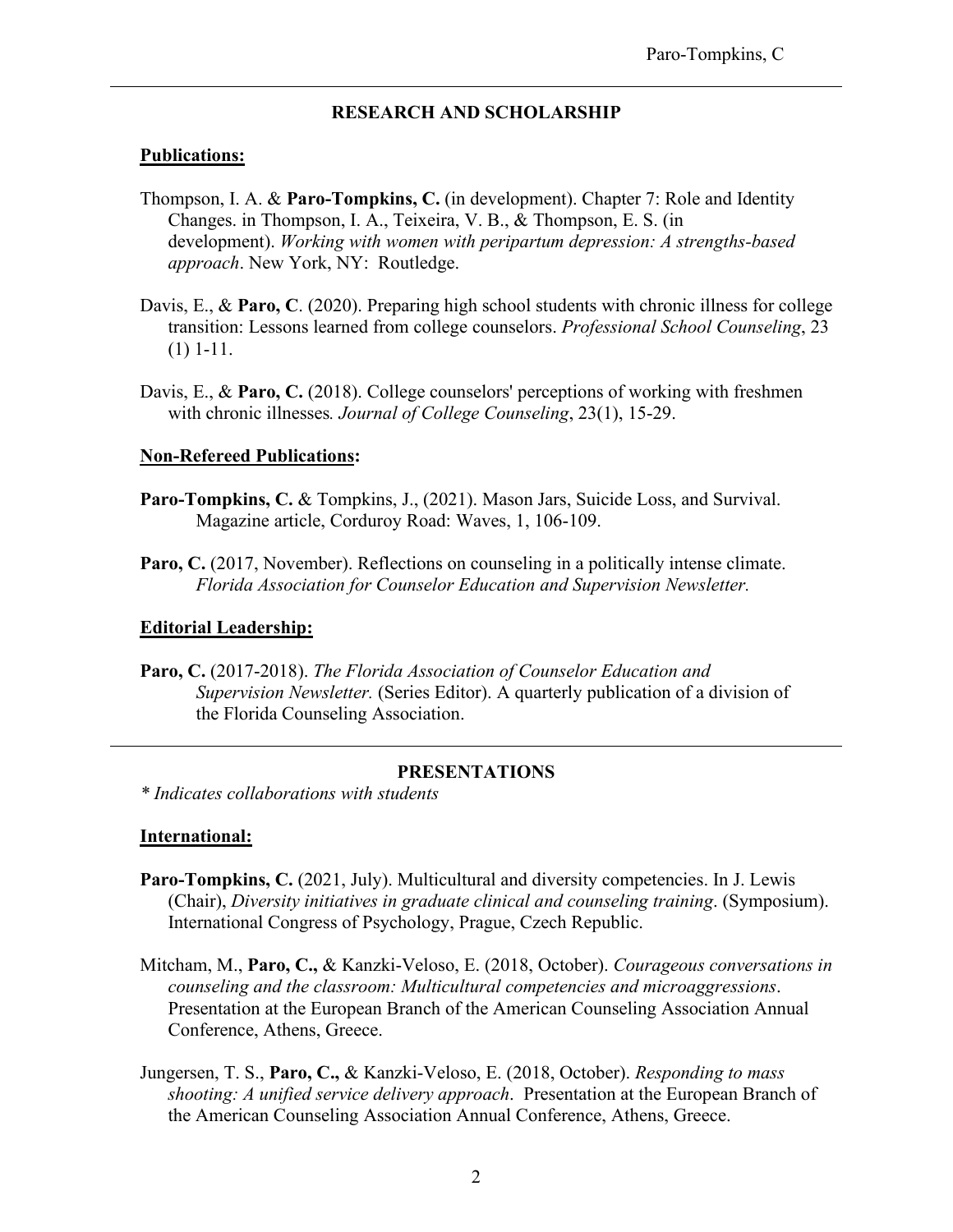## **National:**

- Jungersen, T. S., & **Paro, C.** (2019, October). *Assessing counseling student readiness to return after program interruption*. Presentation at the Association for Counselor Education and Supervision Conference, Seattle, WA.
- Jungersen, T. S., **Paro, C.,** & Kanzki-Veloso, E. (2019, March). *Responding to the Parkland shooting: A unified service-delivery approach by counselors*. Presentation at the American Counseling Association Conference, New Orleans, LA.
- \*Kanzki-Veloso, E., Moldovan, L., **Paro, C.,** & Karl, S. (2019, March). *Benefits of integrating positive psychology into counselor education programs*. Presentation at the American Counseling Association Conference, New Orleans, LA.
- Kanzki-Veloso, E., & **Paro, C.** (2017, October). *Returning veterans' experiences of a holistic therapeutic program.* Presentation at the Association for Counselor Education and Supervision Annual Conference, Chicago, Illinois.
- **Paro, C.,** & Thompson, I., (2017, October). *Assessing counselor dispositions: Exploring best practices in counselor education.* Presentation at the Association for Counselor Education and Supervision Annual Conference, Chicago, Illinois.
- Pereira, J. & **Paro, C.** (2017, March) *Play-ful supervision: Creative techniques for working with supervisees.* Presentation at the American Counseling Association Annual Convention, San Francisco, California.
- **Paro, C.**, Suprina, J., & Pereira, J. (2015, October). *Building multicultural competence in counseling students: Efforts to address social class in counselor education*. Presentation at the Association for Counselor Education and Supervision Annual Conference, Philadelphia, Pennsylvania.
- **Paro, C.** (2015, March). *Building multicultural competence in counseling students: Efforts to address social class in counselor education*. Presentation at the American Counseling Association Convention, Orlando, Florida.
- **Paro, C.**, Herman, D., & Georgiou, J. (October, 2013). *Maintaining the integrity of counselor education as a profession while fostering individuality and diversity of professors in training*. Presentation at the Association of Counselor Education and Supervision Annual Conference, Denver, Colorado.
- Payne, J., **Paro, C.,** & Smith, S. (October, 2013). *Does racial mismatch in counseling supervision matter? The benefits of a structured supervision protocol*. Presentation at the Association of Counselor Education and Supervision Annual Conference, Denver, Colorado.

## **Regional:**

Mitcham, M., **Paro, C.,** & Butler, K. (2018, October). *Courageous conversations actions and advocacy in counselor education and the classroom: Lessons learned from the Duke and*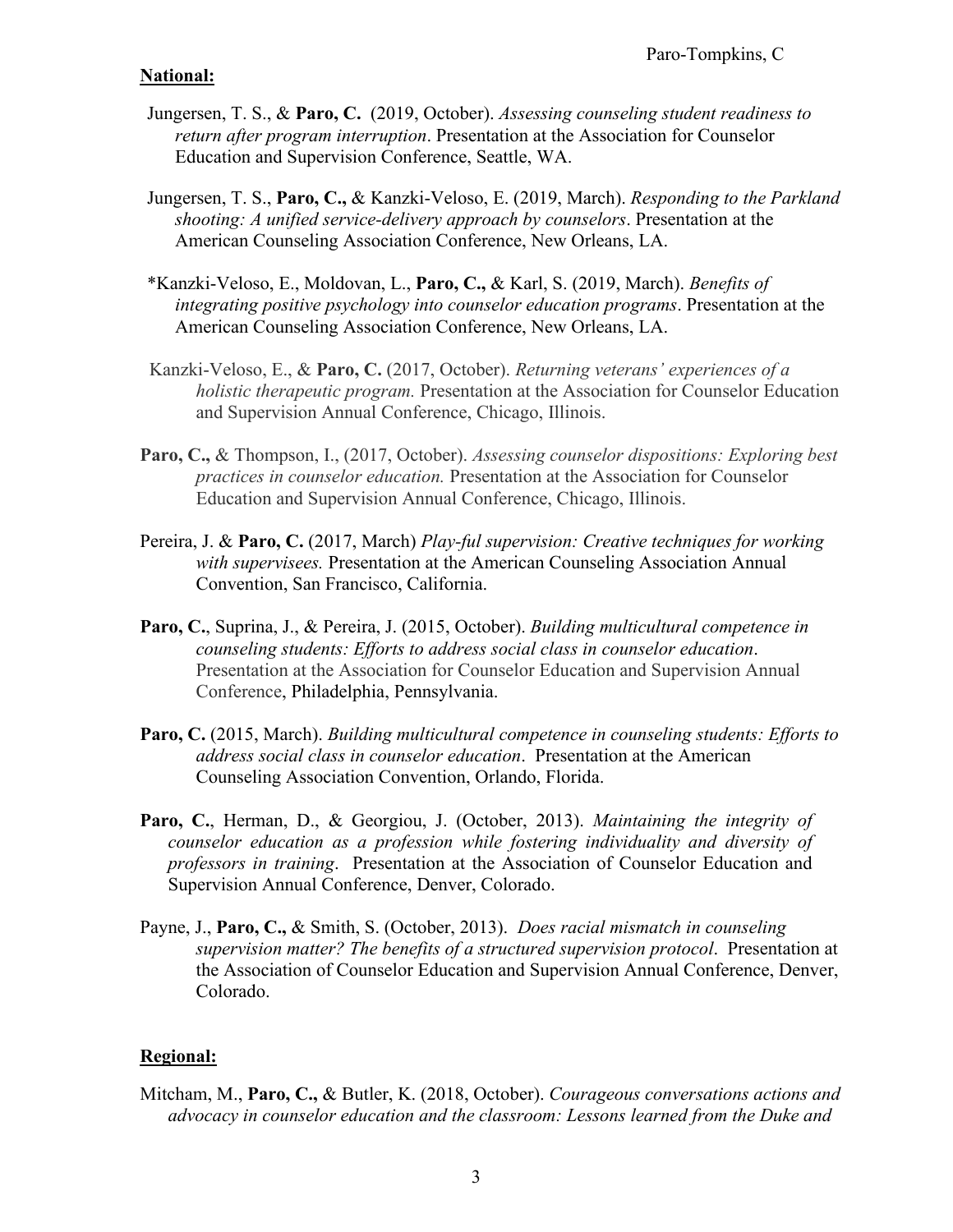Paro-Tompkins, C *Duchess of Sussex.* Preconference Learning Institute at the Southern Association for Counselor Education and Supervision Conference, Myrtle Beach, SC.

- Jungersen, T. S., & **Paro, C.** (2016, October) *Practical strategies for student orientation in online counselor education programs*, SACES Conference, New Orleans, LA.
- Mitcham, M., **Paro, C**., & Sachin, J. (2016, October). *Courageous conversations: Teaching the diversity course using transformational multicultural pedagogy; Challenges and opportunities,* Preconference Learning Institute; Southern Association of Counselor Education and Supervision Conference, New Orleans, LA.

#### **State:**

**\*Paro, C.,** Thompson, I., Coleman, K., & Silva, J. (2017, October). *Using mindfulness approach with unsheltered individuals: Current trends, lessons learned, and implications for counselors*. Presented at the Florida Counseling Association Annual Conference, Orlando, Florida.

#### **Workshops and Trainings**

- Jungersen, T. S., & **Paro-Tompkins, C.** (2021, October). *Group process: working with the forensic population.* Nova Southeastern University, Davie, Florida.
- **Paro-Tompkins, C.** (2021, June). *Mental health report: Mental wellness in the post-COVID workplace.* Presentation for the Central Pinellas Chamber of Commerce, Women in Leadership Event, Clearwater, FL.
- **Paro-Tompkins, C.** (2020, May). *Practical tools for maintaining or regaining wellness during COVID-19.* Presentation for the Coconut Creek Democratic Club, Coconut Creek, FL.
- **Paro-Tompkins, C.** (2020, August). *Mental health and wellness during COVID 19.*  Presentation for Zoo Tampa, Tampa, FL.
- **Paro-Tompkins, C.,** & Powell, P. (2020). *Connecting through the screen: A practical approach to working with teens and young adults affected by trauma and attachment.* Presented in Conjunction with Nova Southeastern University and Camelot Community Care, Invited Panelist, Clearwater, FL.
- **Paro, C.** (2019, November). *Emotional preparation for the holiday season*. Rally presentation. Nova Southeastern University, Davie, Florida.
- Jungersen, T. S., & **Paro, C.** (2017, September). *Group process and facilitation: working with the forensic population.* Nova Southeastern University, Davie, Florida.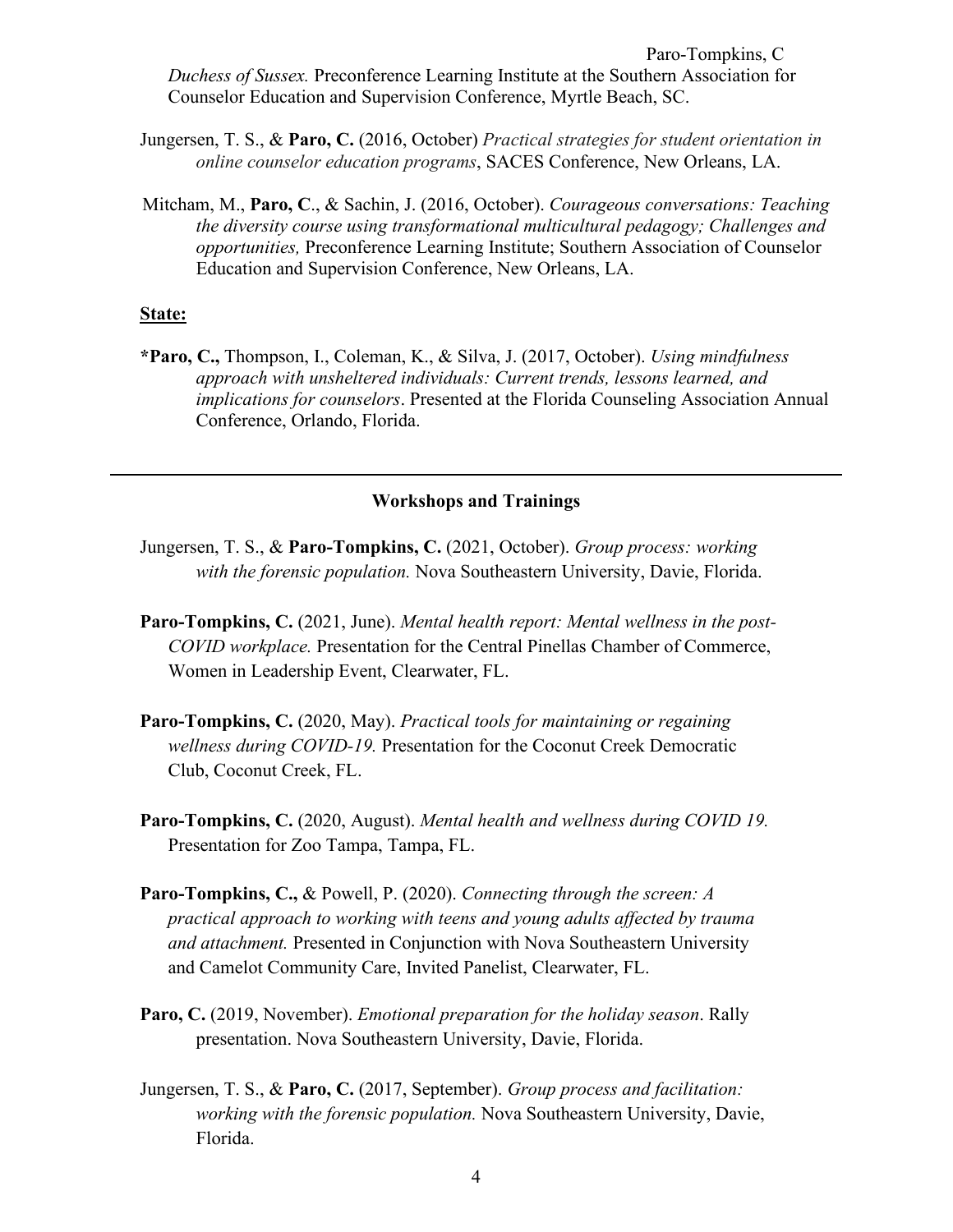- Perjessy, C., **Paro, C.,** & Kanzki-Veloso, E., (2017, October). *Doctoral student preparation: The academic interview*. Online panel discussion hosted by FACES.
- Davis, E., Kanzki-Veloso, E., & **Paro, C.** (2017, November). *Doctoral student preparation: Getting the grant*. Online panel discussion hosted by FACES.
- Kanzki-Veloso, E., & **Paro, C.** (2017, October). Doctoral student preparation: The ins and outs of publication. Online panel discussion hosted by FACES.
- Thompson, I., & **Paro, C.** (2017, April). *Careers in counseling and psychology*. Workshop on the Social Science Profession: Preparing for Work in the Counseling Field, Nova Southeastern University, Davie, Florida.
- Jungersen, T. S., & **Paro, C.** (2017, September). *Group process and facilitation: working with the forensic population.* Nova Southeastern University, Davie, Florida.
- **Paro, C.** (2017, April). *Careers in counseling and psychology*. Workshop on the Social Science Professions: Preparing for Work in the Counseling Field, Nova Southeastern University, Davie, Florida.
- Mitcham, M., **Paro, C**., & Sachin, J. (2016, October). *Courageous conversations: Teaching the diversity course using transformational multicultural pedagogy; Challenges and opportunities*. Preconference Learning Institute at the Southern Association of Counselor Education and Supervision Conference, New Orleans, LA.
- Jungersen, T. S., & **Paro, C.** (2016, November). *Group process and facilitation: working with the forensic population.* Nova Southeastern University, Davie, Florida.

## **PROFESSIONAL SERVICE**

#### *Elected Offices*

**Florida Association for Counselor Education and Supervision July 2018 to June 2019 Past-President** *Division of the Florida Counseling Association*

Duties include: creating and managing the division budget, publishing quarterly newsletter, increasing membership of counselor educators and clinical supervisors, engaging membership in professional development opportunities and serving as a voting member of the Board.

#### **Florida Association for Counselor Education and Supervision July 2017 to June 2018**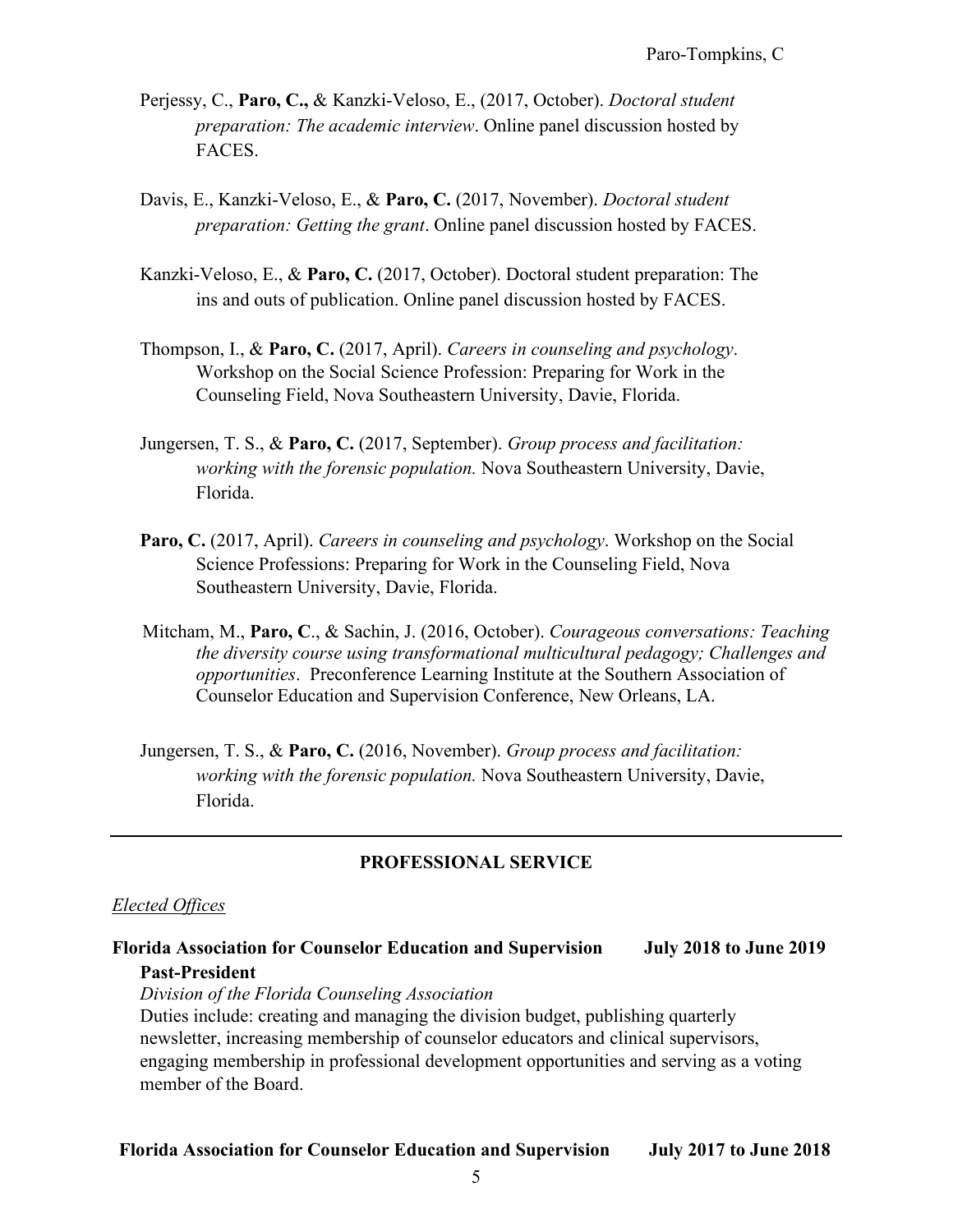6

## **President**

## *Division of the Florida Counseling Association*

Duties include: creating and managing the division budget, publishing quarterly newsletter, increasing membership of counselor educators and clinical supervisors, engaging membership in professional development opportunities and serving as a voting member of the Board.

## **Florida Association for Counselor Education and Supervision July 2016 to June 2017 President-elect**

## *Division of the Florida Counseling Association*

Duties include: overseeing nominations and elections, supporting the President with overall organization of official duties, facilitating professional development opportunities for membership and outreach.

## Florida Counseling Association **July 2014 to June 2015**

## **Statewide Region Representative**

Duties include: representing the statewide regional representatives across the state of Florida on the FCA board to advocate for community and professional needs throughout the state. Work to engage professionals and provide both educational and networking opportunities. As well as serving as a voting member of the Board.

## Florida Counseling Association **July 2013** to June 2015

## **Region Representative, Region 4**

Duties include: engage professionals and provide both educational and networking opportunities throughout the western counties of Florida.

## *Appointed Offices*

## **Statewide Suicide Prevention Coordinating Counsel October 2015 to present**

Statewide Office for Suicide Prevention and the Suicide Prevention Coordinating Council focus on suicide prevention initiatives such as creating and implementing the Statewide Plan for Suicide Prevention in Florida as well as increasing public awareness.

## **Membership Service**

## **American Counseling Association**

## **Program Reviewer March 2007 - Present** *ACA, ACES, ASERVIC, and/or SACES Conferences*

Duties include review of assigned program proposals, rating of various content and technical components of the presentation proposals, and provision of recommendation for proposal acceptance.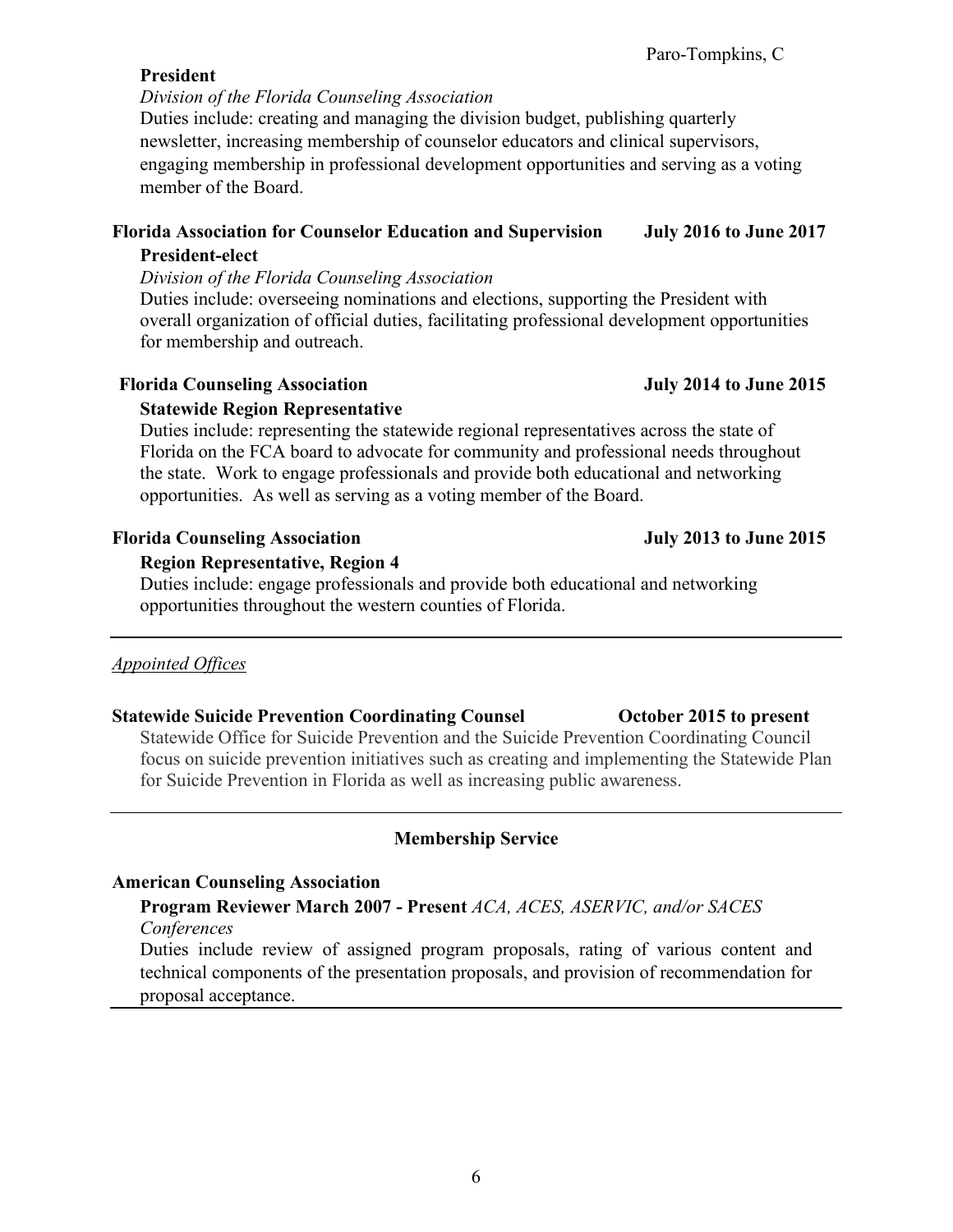## **COMMITTEE EXPERIENCE**

## *Current*

#### **Nova Southeastern University's**

**Counseling Student Organization July 2016-Present** 

*College of Psychology, Department of Counseling Faculty Advisor* 

Duties include: overseeing nominations and elections, supporting the President with overall organization of official duties, facilitating professional development opportunities for membership and outreach for all five campuses.

#### **Nova Southeastern University's Admissions Committee July 2016-Present**

*College of Psychology, Department of Counseling Committee Member Chair (2018-2020)* 

 Duties include: reviewing department of counseling applicants across all program formats and rendering admissions recommendations. Meeting with recruitment staff and providing updates to faculty and stakeholders about enrollment status and needs.

# **Nova Southeastern University's**

 **Readmissions Committee July 2018-Present**

*College of Psychology, Department of Counseling Committee Member* 

 Duties include: reviewing department of counseling reapplicants across all program formats and rendering admissions recommendations.

## **Nova Southeastern University's**

#### **Regional Campus Committee September 2021-Present**

*College of Psychology, Department of Counseling Committee Member*  Duties include: Evaluate best practices in hybrid model education, make recommendations to faculty and department chair about programmatic improvements, engage regional campus students in satisfaction and programmatic surveys.

## **Nova Southeastern University's**

## **Interprofessional Education and Practice September 2021-Present**

#### *Committee Member*

Duties include: collaboration with institutional leaders in the departments of Occupational Therapy, Physical Therapy, Nursing and Psychology to assist students in professional cooperation and problem solving. Provide opportunities for students to work across disciplines to solve complex cases and master professional communication and competence.

## *Previous:*

## **Nova Southeastern University's**

**Residential Institute Committee 2016-2020** *College of Psychology, Department of Counseling Member*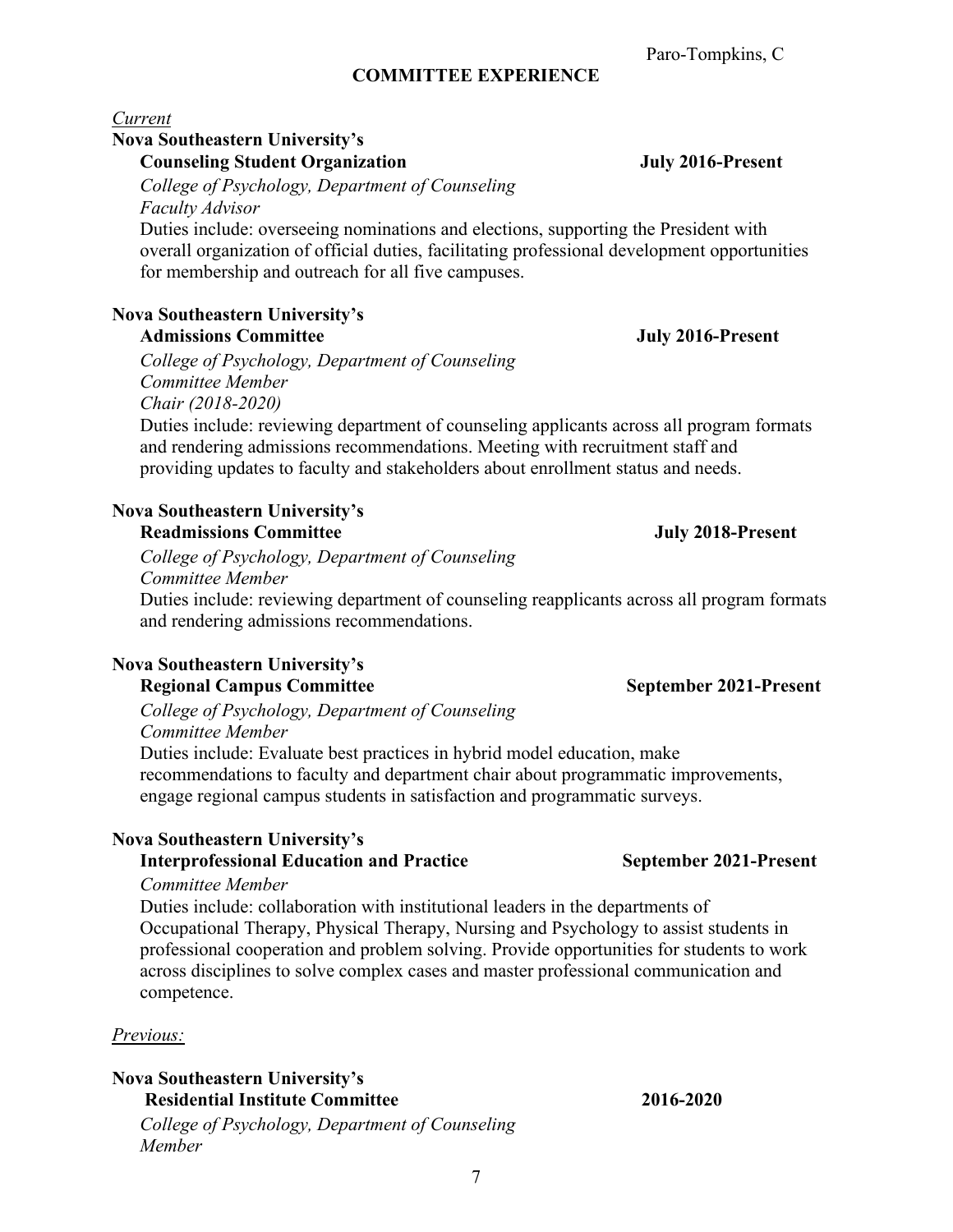*Interim Chair* **2018-2019** Duties include: developing and implementing the inaugural residential institute for the Department of Counseling's online clinical mental health counseling program.

| <b>Nova Southeastern University's</b>                                                                                                                                                                                                 |           |
|---------------------------------------------------------------------------------------------------------------------------------------------------------------------------------------------------------------------------------------|-----------|
| <b>Search Committee</b>                                                                                                                                                                                                               | 2018-2019 |
| College of Psychology, Department of Counseling                                                                                                                                                                                       |           |
| Committee Member                                                                                                                                                                                                                      |           |
| Duties include: reviewing applications, hosting candidates on campus, interviewing<br>candidates, voting on final candidate selections, and supporting the committee chair in<br>formalizing the hiring recommendations for the Dean. |           |
|                                                                                                                                                                                                                                       |           |

## **Nova Southeastern University's**

#### **Curriculum Committee 2017-2019**

*College of Psychology, Department of Counseling Committee Member* 

Duties include: reviewing all aspects of curricular experience for the master's programs in mental health and school counseling including monitoring of student learning outcomes and alignment with national standards to foster iterative programmatic development and enhancements.

## **Journal Editorial Service**

**Ad Hoc Reviewer,** *Journal of Child and Adolescent Counseling*, 2019 to 2021

## **Funded Research Grants**

Dr. Paro was awarded an NSU Quality of Life Community Based Research Grants entitled:

- Kanzki-Veloso, E., Karl, S., Yehl, A., Pann, J., & **Paro, C.,** Quality of Life Grant (2019, May) *Program Evaluation of a Veterans Wellness Center*.
- \* Kanzki-Veloso, E., Karl, S., Yehl, A., Pann, J**., Paro, C.**, Castro, M., Gonzalez, A., Staley N., Grabner, S., Schumacher, L., Plombon, B., Pupko, L., & Davis, P. (2018, October). *A Mixed Methods Study of a Career Counseling Program with OIF/OEF Veterans using the CIP Approach*. Paper accepted for presentation at the annual meeting of the European Branch of the American Counseling Association EB-ACA, in Athens, Greece.
- Kanzki-Veloso, E., Karl, S., Yehl, A., Pann, J., & **Paro, C.,** *(2017, May) Career counseling with OIF/OEF veterans using the Cognitive Information Processing (CIP) approach.* NSU Quality of Life Grant

Dr. Paro was awarded an American College Counseling Association Research Grant:

Davis, E., & **Paro, C**. (2018). *College counselors' perceptions of working with freshmen with chronic illnesses and college readiness.* American College Counseling Association Research Grant. \$500.00. Fully awarded.

Paro-Tompkins, C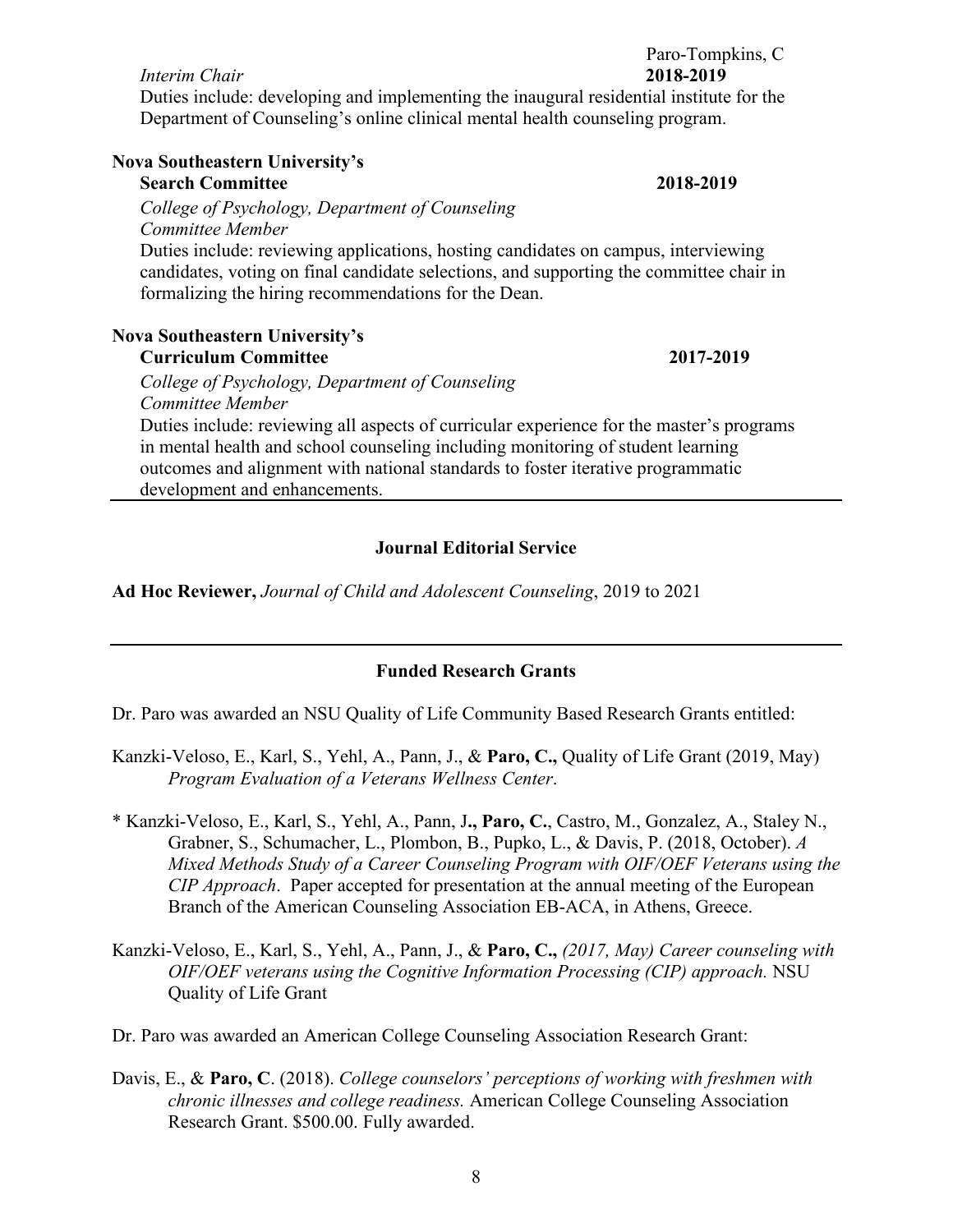She was awarded an NSU College of Psychology Grant:

**Paro, C**., Thompson, I. A., & Kanzki-Veloso, E. (2018). *Using a mindfulness approach with unsheltered individuals.* Funded by Nova Southeastern University's College of Psychology. Role: Co-Investigator. Amount \$3,140.

#### **CONFERENCE COORDINATION**

Convention Committee, Florida Counseling Association Traumatology Symposium, Orlando Florida, June, 2018.

Convention Committee, Florida Counseling Association Annual Convention, Orlando Florida, October, 2017.

#### **PROFESSIONAL MEMBERSHIPS**

American Counseling Association (ACA)

Association for Counselor Education and Supervision (ACES)

Florida Association for Counselor Education and Supervision (FACES)

Florida Counseling Association (FCA)

Chi Sigma Iota – Alpha Upsilon Sigma Chapter, Mentorship Committee Chair 2011-2012

## **INSTRUCTIONAL EXPERINCE**

#### **Nova Southeastern University (3 Credit Hour, Master's Level Courses)**

2021:

PYCL 680 Counseling Practicum PYCL 681 Counseling Internship I (2 sections) PYCL 682 Counseling Internship II PYCL 502 Counseling Theories and Techniques PYCL 511 Introduction to Mental Health Counseling Techniques, Residential Institute PYCL 511 Introduction to Mental Health Counseling Techniques PYCL 570 Ethical, Legal and Professional Issues in Counseling PYCL 635 Group Theory and Practice 2020: PYCL 680 Counseling Practicum (3 sections) PYCL 681 Counseling Internship I (2 sections) PYCL 682 Counseling Internship II (2 sections) PYCL 502 Counseling Theories and Techniques PYCL 511 Introduction to Mental Health Counseling Techniques, Residential Institute 2019:

PYCL 680 Counseling Practicum PYCL 681 Counseling Internship I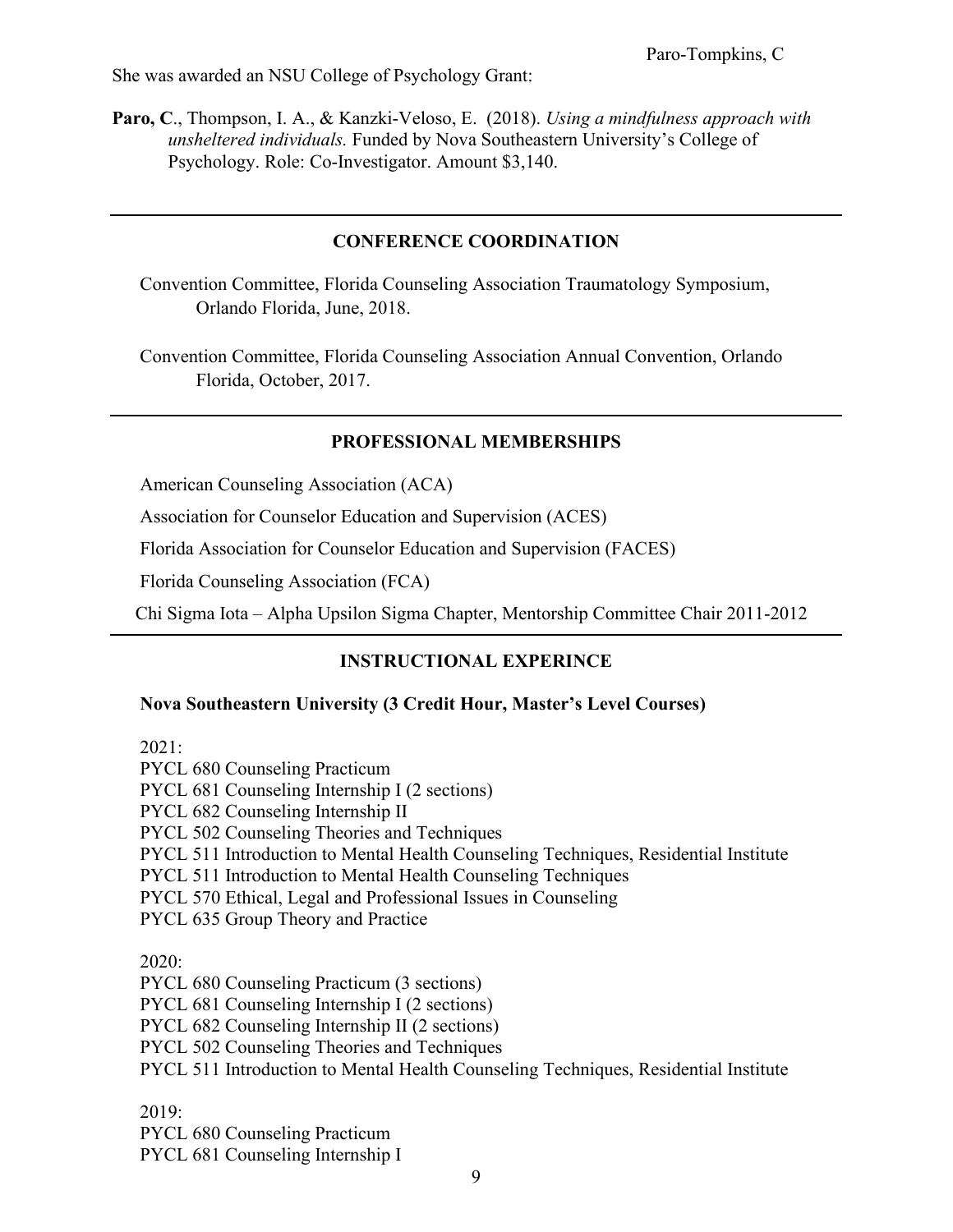PYCL 682 Counseling Internship II

PYCL 511 Introduction to Mental Health Counseling Techniques

PYCL 570 Ethical, Legal and Professional Issues in Counseling

PYCL 632 Social and Cultural Foundations of Counseling

PYCL 635 Group Theory and Practice

2018:

PYCL 680 Counseling Practicum

PYCL 681 Counseling Internship I

PYCL 682 Counseling Internship II

PYCL 512 Human Growth and Development

PYCL 669 Advanced Treatment Interventions

PYCL 511 Introduction to Mental Health Counseling Techniques

PYCL 570 Ethical, Legal and Professional Issues in Counseling

PYCL 632 Social and Cultural Foundations of Counseling

PYCL 635 Group Theory and Practice

2017:

PYCL 680 Counseling Practicum

PYCL 681 Counseling Internship I (2 sections)

PYCL 682 Counseling Internship II

PYCL 511 Introduction to Mental Health Counseling Techniques (4 sections)

PYCL 570 Ethical, Legal and Professional Issues in Counseling (3 sections)

PYCL 631 Career and Lifestyle Assessment

PYCL 635 Group Theory and Practice (2 sections)

2016:

PYCL 680 Counseling Practicum

PYCL 632 Social and Cultural Foundations of Counseling

## **Argosy University Online, Clinical Mental Health Program (3 Credit Hour, Master's Level Courses)**

2016: R6032 Research and Program Evaluation C6035 Human Growth and Development

 $2015:$ 

R6032 Research and Program Evaluation

#### **Argosy University, Tampa Campus (3 Credit Hour, Master's Level Courses) Adjunct Faculty**

2016: C6438 Group Theories and Practice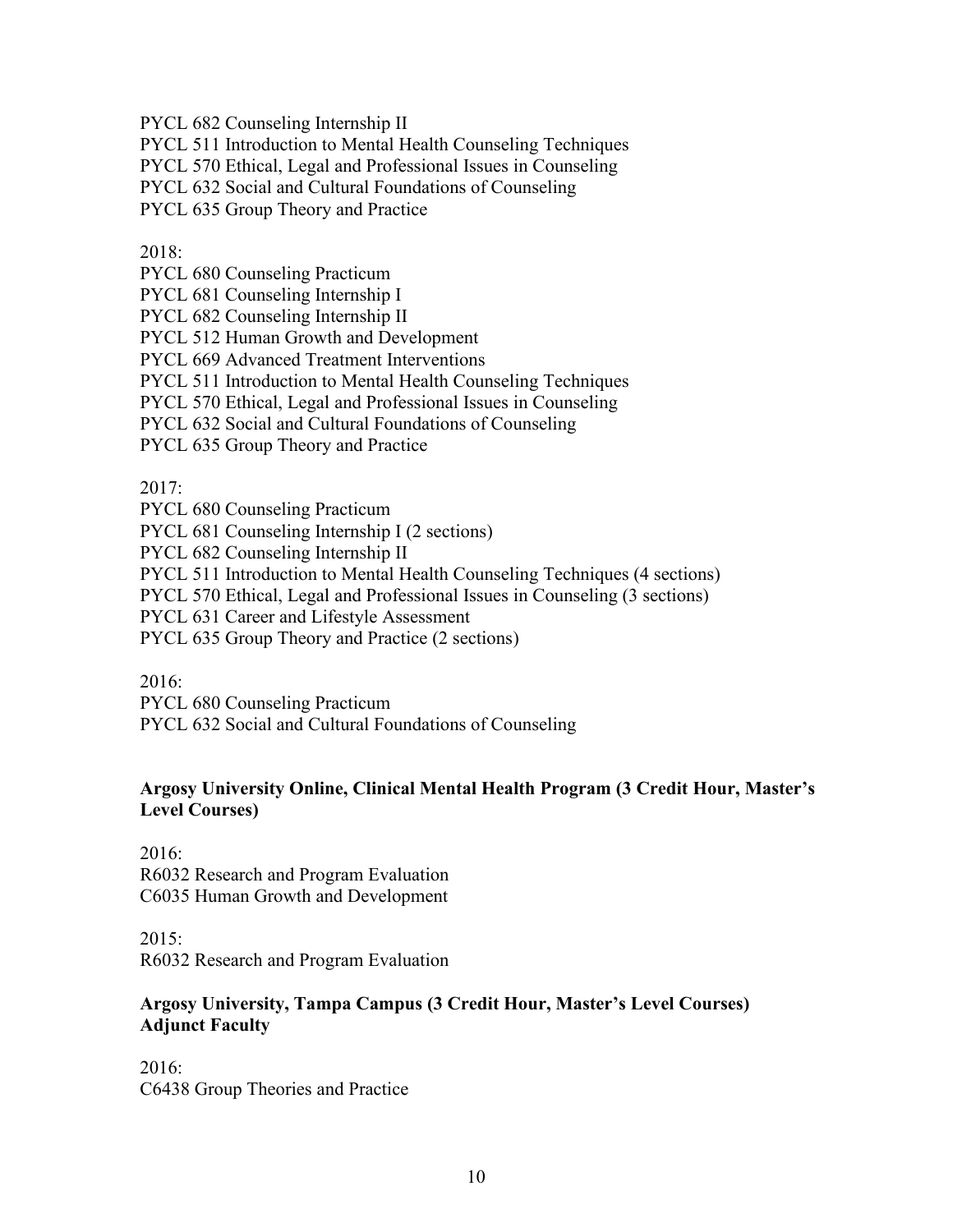C6492 Field Experience for Marriage and Family and Mental Health Counseling

2015:

C6492: Practicum Supervision and Field Experience for Marriage and Family Therapy C6445 Social and Cultural Counseling Competency PC6012 Schools of Family Therapy C6601 Practicum Supervision for Mental Health Counseling C6445 Social and Cultural Counseling Competency C6432 Diagnosis and Treatment Planning C6041 Foundations of Mental Health Counseling

2014:

C6438 Group Theories and Practice PC6700 Couples and Family Therapy PC6012 Schools of Family Therapy C6445 Social and Cultural Counseling Competency C6495 Field Experience II Mental Health Counseling

#### **Argosy University, Sarasota and Tampa (3 Credit Hour, Master's Level Courses) Graduate Teaching Assistant**

2013:

(TA3) Ethics in Counseling at Argosy Tampa, Dr. Eric Davis

(TA3) Theories of Personality, Argosy Tampa, Dr. Jennifer Pereira

(TA3) Ethics in Counseling, Tampa Campus, with Dr. Jennifer Pereira

(TA3) Schools of Family Therapy, Tampa Campus, with Dr. Michelle Mitcham

2012:

(TA2) Field Placement III at Argosy, Tampa Campus, with Dr. Michelle Mitcham

(TA2) Family Systems Theories, Argosy, Sarasota Campus, with Dr. Beverly Mustaine

2011:

(TA1) Ethics in Counseling at Argosy, Tampa Campus, with Dr. Eric Davis

## **PROFESSIONAL CLINICAL EXPERIENCE**

CARLY PARO COUNSELING AND CONSULTING, St. Petersburg, FL

**Private Practice,** July 2012 - Present

Counsel adolescents and adults with a specialization in depression, anxiety, self-harm, family issues, divorce, and adoption. Lead parenting and substance abuse groups.

CONTRACT THERAPIST, SANDRA HALL, Largo, FL **Group Facilitator,** December 2013 to July 2016